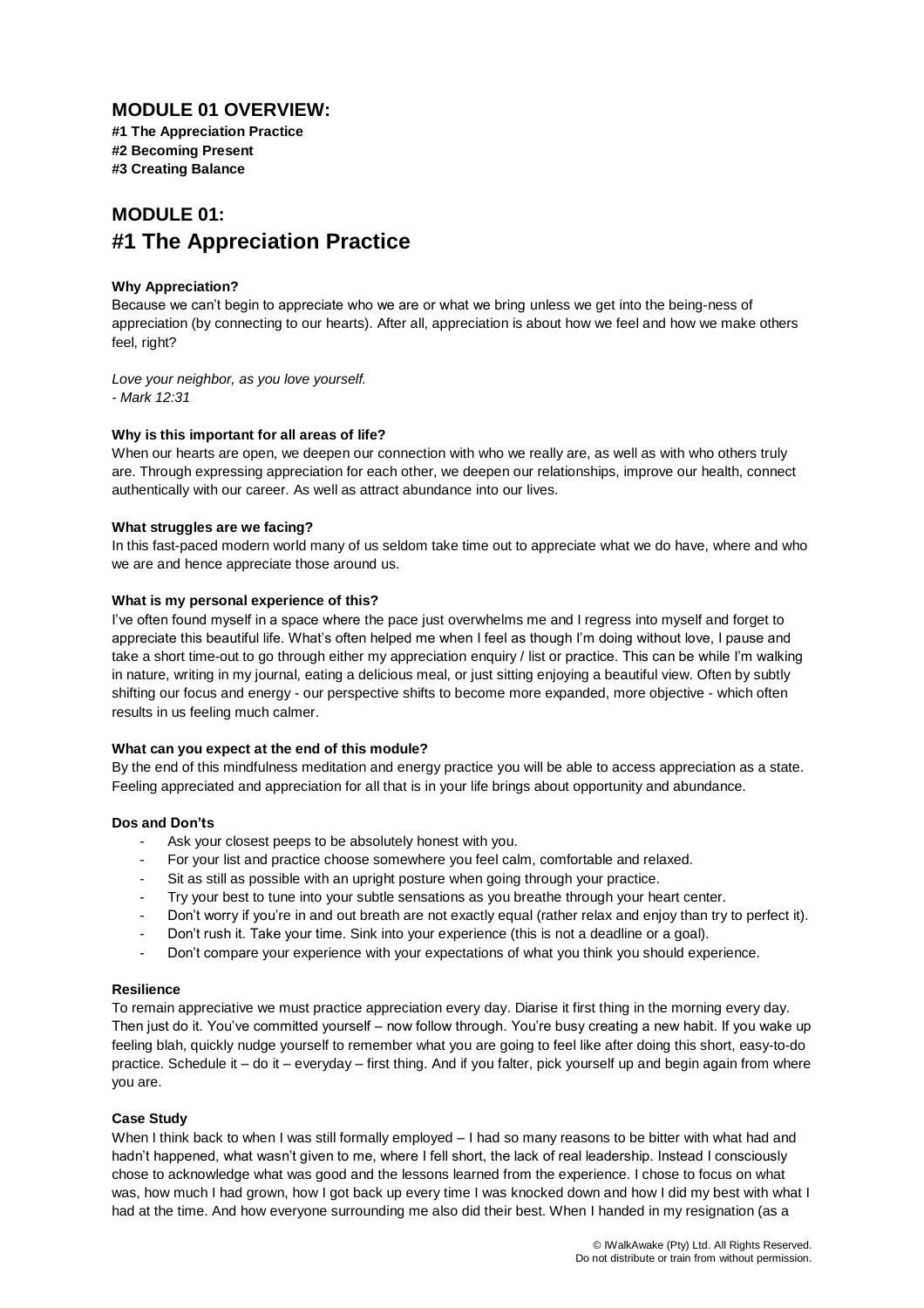leap of faith into the unknown) I did so with appreciation for what had been, what is and what was to come. Even though there was no next job lined up, I resigned peacefully. I resigned purposefully.

## *The attitude that transforms bitter into better is appreciation.*

**TOOL #1** 

# **Appreciation Enquiry. Appreciation List. Appreciation Practice.**

**Tool**

**WAKE, ALL RIGHTS RESERVED** 

Appreciation Enquiry. Appreciation List. Appreciation Practice.

**Appreciation Enquiry:**

Ask 3 of the closest people to you what characteristics they most appreciate about you.

**Appreciation List:**

Make a list of the things you most appreciate from small to great.

#### **5 – 10 Minute Appreciation Practice:**

Hold your hands in front of heart center / chest (palms facing toward one another but not touching) and feel the flow of your own life force energy. Breathe smoothly and deeply through your heart center (trying for equal in and out breaths of 5 secs in and 5 secs out). Hold in your heart one of the appreciated characteristics (from your